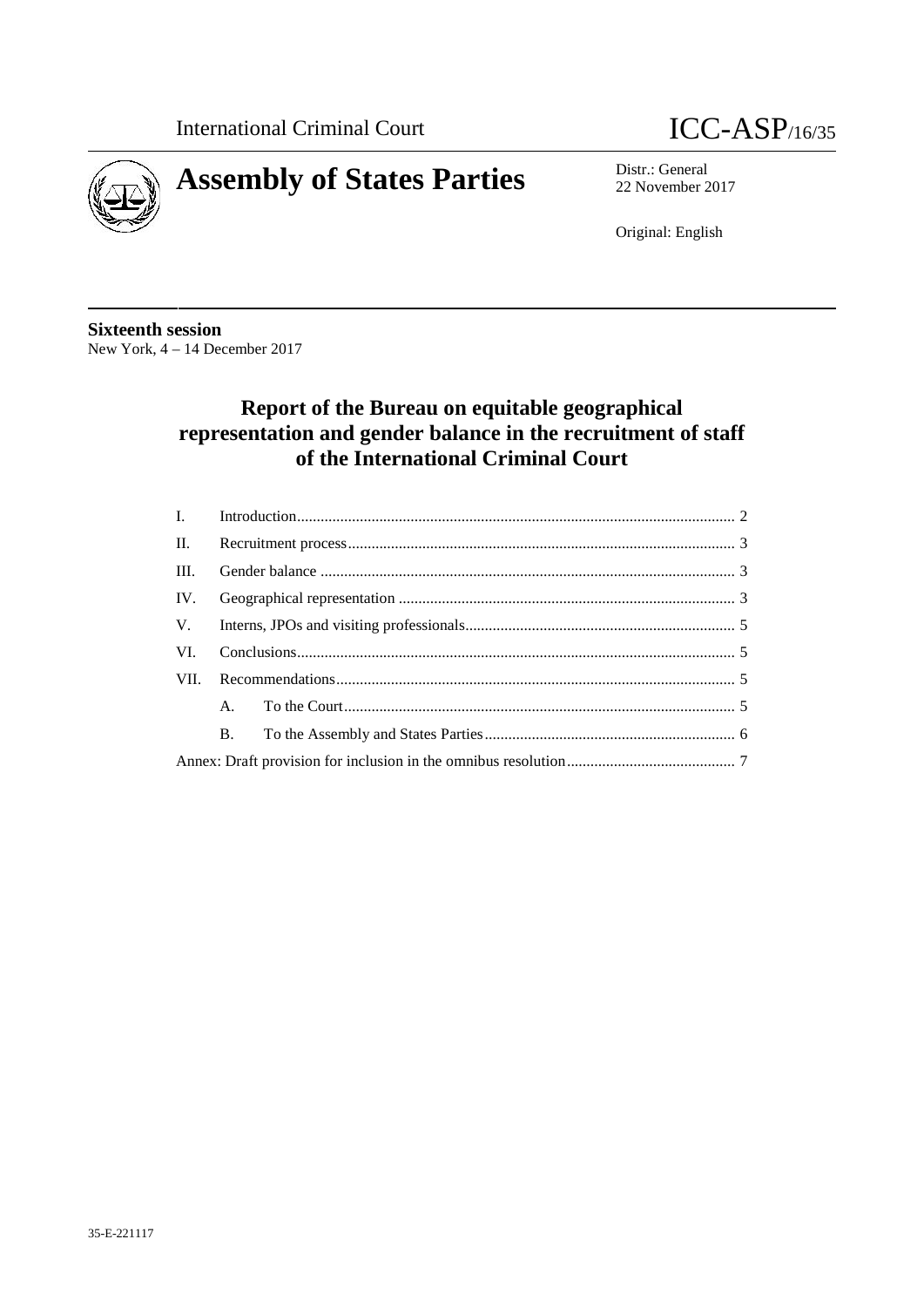# **I. Introduction**

1. The Rome Statute provides that the International Criminal Court ("the Court") shall ensure the highest standards of efficiency, competency and integrity, and shall have regard to fair representation of women and men for all positions, representation of the principle legal systems of the world for legal positions, and equitable geographical representation for positions in the professional category. The selection procedure is determined by the criteria set forth in articles 44(2) and 36(8) of the Rome Statute and resolution ICC-ASP/1/Res.10 of the Assembly of States Parties ("the Assembly").

2. As decided by the Assembly, the system of desirable ranges applied by the Court is based on the system of the United Nations. The ranges are calculated on the basis of a State's financial contribution to the budget of the Court and of a State's population size, both criteria in relation to the total membership of the Rome Statute.

3. At its fifteenth session, the Assembly "request[ed] the Bureau to continue to engage with the Court to identify ways to improve equitable geographical representation and increase the recruitment and retention of women in higher level professional posts, without prejudice to any future discussions on the suitability, or otherwise, of the current model, as well as to remain seized of the issue of geographical representation and gender balance, and to report thereon to the sixteenth session of the Assembly."<sup>1</sup>

4. The mandate on the issue of geographical representation and gender balance (GRGB) was allocated by the Bureau of the Assembly to the New York Working Group and Mr. Patrick Luna (Brazil) was re-appointed as facilitator on this issue on 20 February 2017.

5. A roadmap for the facilitation was presented on 24 April 2017. As in previous years, the facilitation would serve, among others, as a platform to raise awareness on the staffing of the Court and provide updates regarding fluctuations of staffing in terms of geographical representation and gender balance.

6. The facilitator organized meetings of the New York Working Group on 12 May 2017 and The Hague Working Group on 25 July 2017. It was understood that, even though the GRGB mandate has been allocated to the New York Working Group, a meeting in the Hague could also be useful, since the Hague Working Group addresses administrative and budgetary issues, for which this topic is relevant.

7. Representatives of the Human Resources Section were present in both meetings, either in person or via video-conference. Following a request by the facilitator, the Court presented a five-year overview of its efforts to achieve geographical and gender balance and statistics were also broken down in Court organs, so as to permit a horizontal view in addition to the vertical one.

8. The Court made presentations on staff by nationality (as at 1 January 2017); geographical and gender balance (dated 25 July 2017); and geographical distribution (as of 30 June 2017). This data has been circulated electronically to the Assembly. It must be recalled that information on geographical representation and gender balance of the Court's professional staff is included as an annex to reports of the Committee on Budget and Finance.<sup>2</sup>

9. The facilitator also held bilateral meetings with interested delegations, aimed at providing specific information on statistics relevant to their respective States and stressing the importance of better disseminating the advertisement of professional vacancies.

10. At its twenty-ninth session, the Committee on Budget and Finance made a number of observations regarding geographical and gender representation and implementation by the ICC of the Committee's earlier recommendations in this area. Regarding geographical representation, the Committee noted that the number of nationals of States that are not Parties to the Rome Statute remained significant, reiterated its previous recommendation

 $1$  ICC-ASP/15/Res.5, annex I, para.14(c).

<sup>&</sup>lt;sup>2</sup> Report of the Committee on Budget and Finance on the work of its twenty-eighth session (ICC-ASP/16/5), annex II, updated as of 31 July 2017 via document CBF/29/11P01 "Geographical Representation of ICC Professional Staff".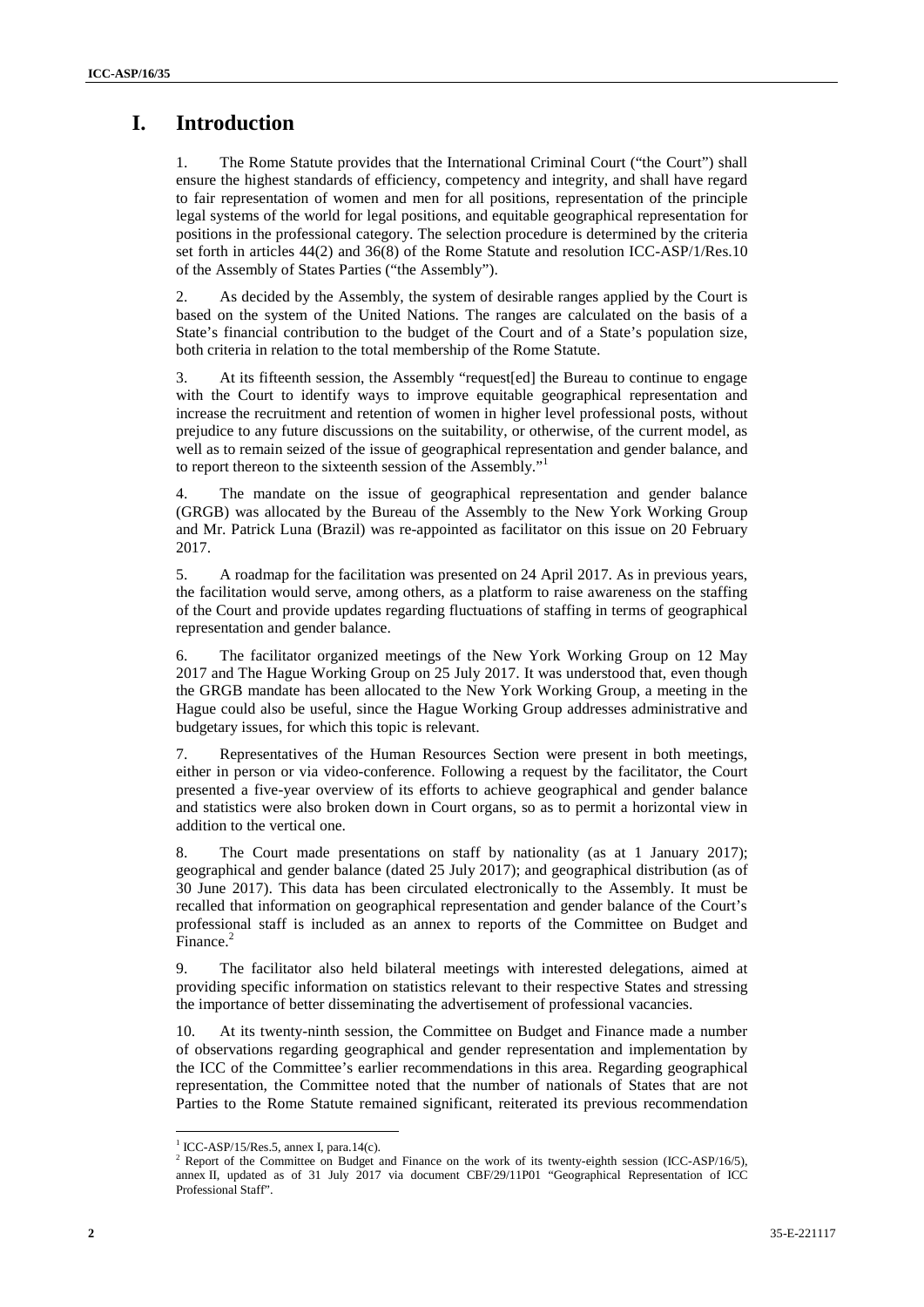and requested the Court to address this issue within a reasonable timeframe. The Committee resolved to continue analysing the persistent disequilibria in relation to geographical distribution and the relevant benchmarks, as well as to keep monitoring the desirable ranges per country at its thirtieth session in April 2018.<sup>3</sup> Regarding gender balance, the Committee recommended that the Court continue its efforts to narrow the gender gap.

11. As at 31 July 2017, the Court had 449 professional posts, comprised of 89 different nationalities (excluding elected officials and 42 language staff); 24 posts were vacant; 76 were under recruitment or had the recruitment completed; and 5 had been advertised.<sup>5</sup>

## **II. Recruitment process**

12. Representatives of the Human Resources Section provided States with background information regarding the functioning of the recruitment process. It was informed that, in accordance to the Rome Statute, the Court selects the most qualified candidates and, when candidates perform equally well, the recruiting panel considers geographical and gender representation. It was stressed that diversity is also relevant for the composition of the panels, and that its members should be provided with information regarding under- and over-represented countries, in an effort to ensure that nationals from these countries are properly considered for shortlisting.

## **III. Gender balance**

13. As at 31 July 2017, female staff comprised 49.2 per cent of the Court's professional staff, an increase of 1.9 per cent from 2016, while male staff comprised 50.8 per cent.<sup>6</sup> While female staff constitute more than 50% at the P-1 (72%) and P-2 (61%) levels, female staff are severely under-represented at the higher levels: only one of nine staff at the D-1 level is female, 14 of 43 at the P-5 level, 31 of 82 at the P-4 level, and 75 of 165 at the P-3  $levels<sub>1</sub>$ 

14. The overall gender balance continues within range - and improved in comparison to 2016. Ensuring gender balance on the recruitment panels is among the measures taken by the Court to preserve this achievement.

15. Female staff remain however severely under-represented at the higher levels. The Court noted that the pool of male candidates for senior-level posts tended to be larger than the one of female applicants, so measures aimed at increasing application from female candidates were being considered. It was stressed that, due to the low turnover of staff in senior positions, the strategy with respect to achieving gender balance at this level is longterm.

## **IV. Geographical representation**

16. Of 124 States Parties, as of 31 July 2017, 90 nationalities were represented in the professional staff of the Court, of which: 20 nationalities were in balance with their targets; 19 nationalities were under-represented; 28 over-represented; and the remaining 57 nationalities were not represented. The remaining 23 nationalities of the professional staff corresponded to States not Parties to the Rome Statute.

17. In terms of absolute distribution, as of that date, 73 staff were nationals from the African region, 33 from the Asia-Pacific region, 45 from Eastern Europe, 32 from the Group of Latin American and Caribbean, and 266 from the Western and other States group.

<sup>&</sup>lt;sup>3</sup> Report of the Committee on Budget and Finance on the work of its twenty-eighth session (ICC-ASP/16/15), paras. 168 and 169.

<sup>4</sup> Report of the Committee on Budget and Finance on the work of its twenty-eighth session (ICC-ASP/16/15), para. 173.

 $^5$  Human Resources standard statistics, contained in document CBF/29/11P01.<br><sup>6</sup> Ibid.

 $<sup>7</sup>$  Ibid.</sup>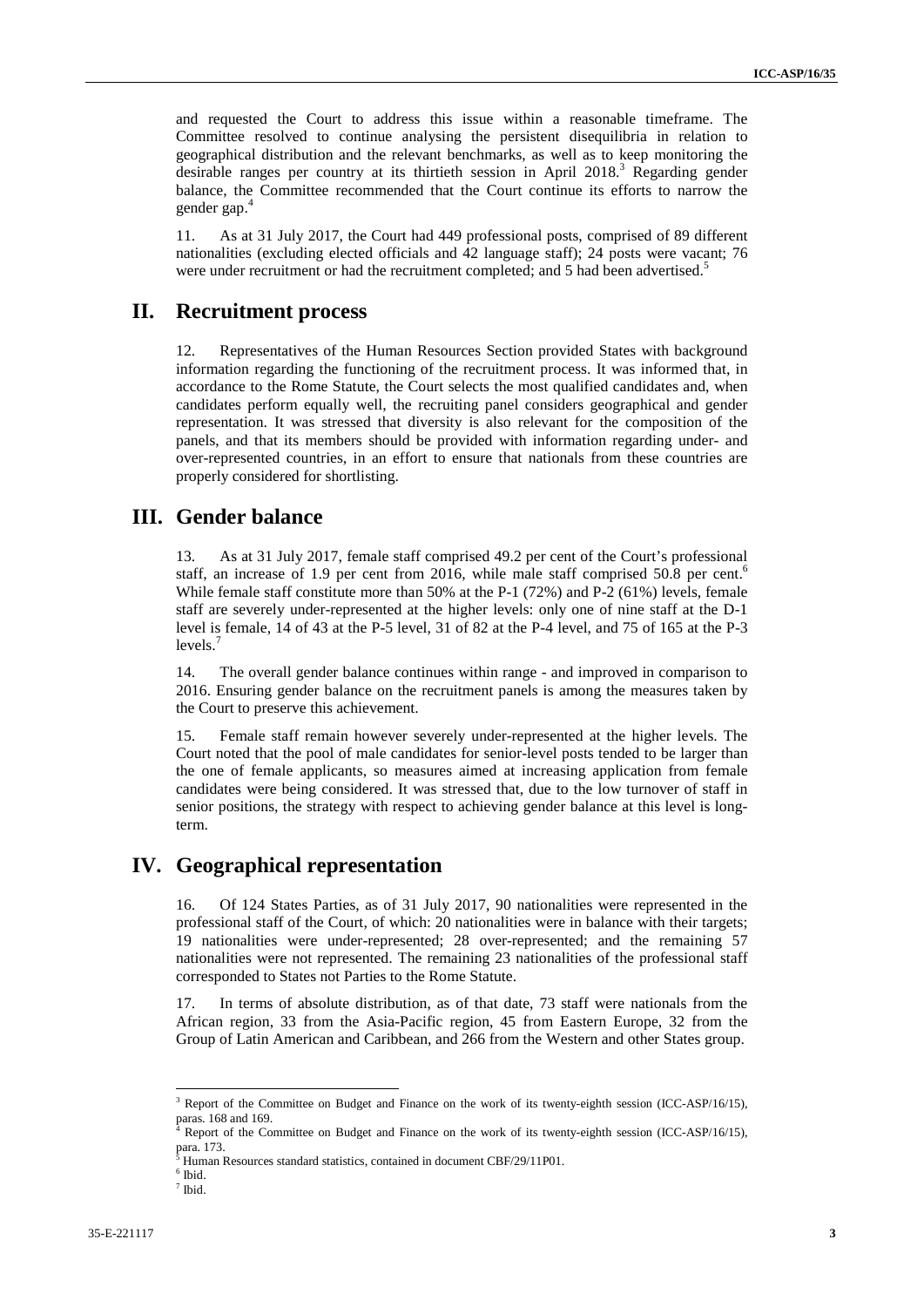18. The number of staff per post, per region, was as follows:<sup>8</sup>

(a) D-1: one from the African Region, one from Asia-Pacific, two from GRULAC, and nine from WEOG, with Eastern European States not represented; with an over-representation of GRULAC and WEOG nationals.<sup>9</sup>

(b) P-5: eight from the African Region, one from the Asia-Pacific region, three from the Eastern European region, one from GRULAC and 30 from WEOG; with an overrepresentation of African and WEOG nationals.

(c) P-4: twelve from the African region, seven from the Asia-Pacific region, six from the Eastern European region, four from GRULAC, and 39 from WEOG; with African and WEOG nationals being over-represented.

P-3: 26 from the African region, nine from the Asia-Pacific region, eleven from the Eastern European region, 14 from GRULAC and 85 from WEOG; with Africa and WEOG being over-represented.

(e) P-2: 20 from the African region, ten from the Asia-Pacific region, 16 from the Eastern European region, eleven from GRULAC, and 91 from WEOG; with WEOG nationals over-represented.

(f) P-1: six from the African region, five from the Asia-Pacific region, nine from the Eastern European region, and 16 from WEOG, with GRULAC States not represented; with African and Easter European and WEOG nationals over-represented.

19. While acknowledging that significant challenges to achieve equitable geographic representation persist, the Court underlined that its efforts have resulted in some signs of improvement in recent years, at least in relation to non- and under-represented countries. The number of non-represented countries was reduced in 4 from 2016 to 2017 and, during the same period, 11 previously under-represented nationalities have now reached the target.

20. From a broader perspective, the data regarding a five-year overview indicated that geographical representation remained relatively stable. This reveals the chronic nature of the imbalance representation in the Court in disfavour of some countries and regions, in particular from Asia-Pacific and Latin American and the Caribbean.

21. States underlined that the Court's targets for geographical representation should be considered in both national and regional perspectives. It was stressed that the fact that a regional group was over-represented should not be held against nationals from State from that group who is non- or under-represented. It was pointed out that some States that are among the highest contributors to the Court's budget remain severely under-represented.

It was also noted that 59 nationals from non-States Parties had been recruited, representing approximately 12 per cent of the Court's staff. States stressed that each recruitment of a staff member from a non-State Party is an over-representation and could hamper the adequate representation of States Parties. One delegation suggested examining the creation of a quota for nationals of non-States Parties. Nevertheless, it was also acknowledged that hiring nationals of non-States Parties could also contribute to illustrate the commitment to the universality of the Rome Statute.

23. Diversifying the pool of candidates remains crucial for overcoming the challenges of achieving equitable geographical representation. The Court observed that the composition of the pool of candidates are frequently geographically imbalanced and that awareness needs to be raised to the fact that not all professional positions at the Court require a legal background.

24. The Court conducted outreach to embassies of most under-represented countries in The Hague and focused outreach and advertising not only through the Court's website, but also through social media and various platforms for international job vacancies. States

<sup>8</sup> Report of the Committee on Budget and Finance on the work of its twenty-eighth session (ICC-ASP/16/5), annex II, updated as of 31 July 2017 via document CBF/29/11P01 "Geographical Representation of ICC<br>Professional Staff".

 $9$  In this case, whether a region is over or under represented is determined by the percentage of individuals from a certain region who occupy the posts, compared to the percentage that human resources has determined as the target for the region.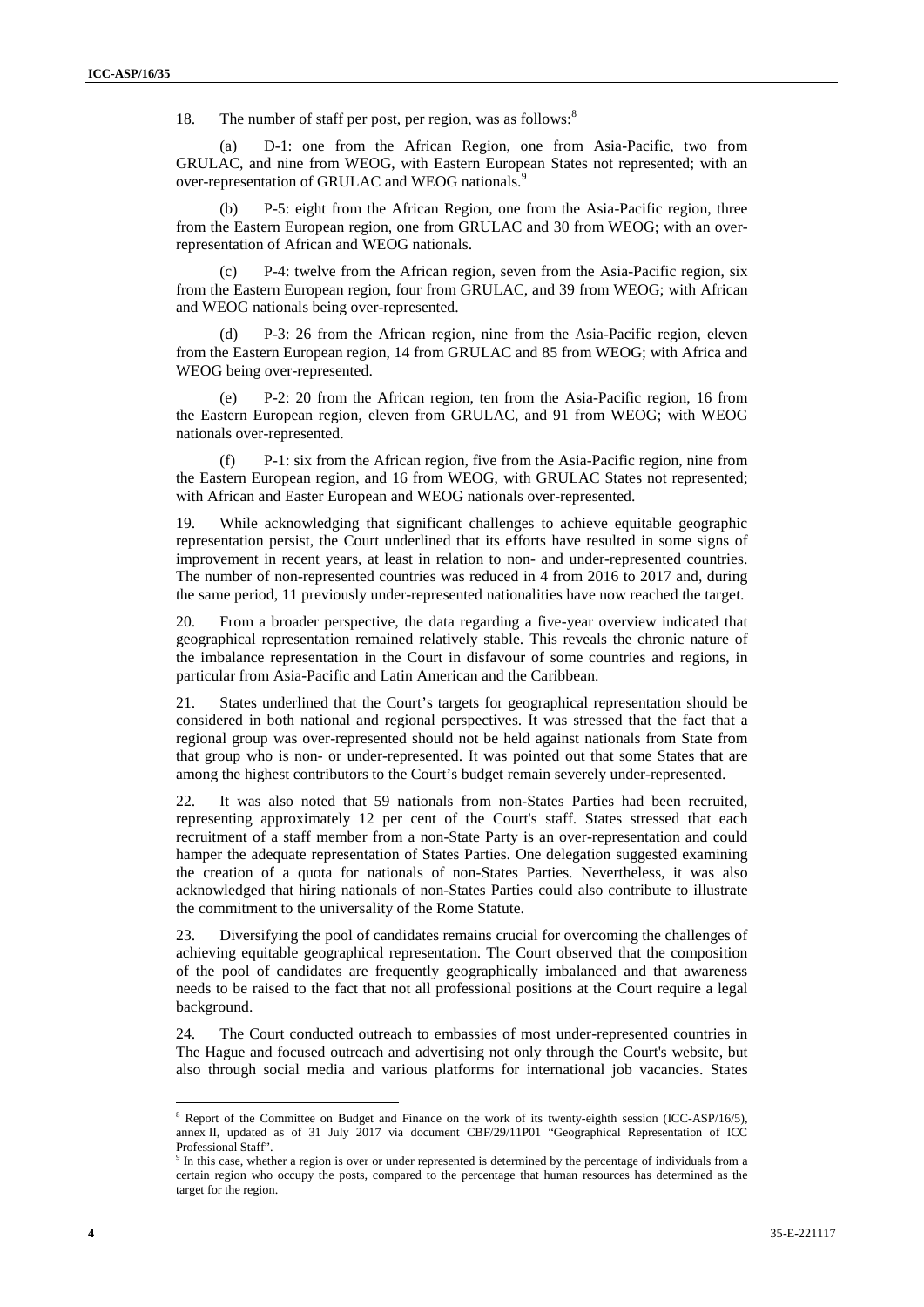encouraged the dissemination of announcements in both working languages of the Court. The Court also informed that it had started actively sourcing potential candidates from nonrepresented and under-represented countries through LinkedIn. The critical role of States in ensuring wider dissemination of the vacancy announcements was recognized.

## **V. Interns, JPOs and visiting professionals**

25. States indicated that geographical representation and gender balance also desirable in the selection of interns, Junior Professional Officers (JPOs) and visiting professionals. Interest was also expressed in the interrelationship between these programs and the actual recruitment of the Court, given that interns, JPOs and visiting professionals are frequently potential candidates for professional postings. It was therefore noted that measures aimed at promoting geographical distribution in these programs could have a positive impact in the diversification of the pool of applicants for professional postings.

26. The Court informed of the establishment of a fund based on voluntary donations for enabling the participation of interns and visiting professionals from developing regions, which stood at approximately  $\epsilon 200,000$  at the end of July 2017. It could thus cover the costs of approximately 20-25 persons.

27. A suggestion also was made that a special budgetary allocation be considered to cover the costs of interns, JPOs and visiting professionals from non- and under-represented States, particularly from least developed States.

## **VI. Conclusions**

28. There is an interest of State Parties and civil society in being kept updated regarding the fluctuations of staffing at the Court, from the perspective of geographical representation and gender balance. It was stressed that a fair representation of male and female staff and equitable geographical distribution benefits the Court by ensuring diversity of perspective which, internally, increases the creativity in the work environment and, externally, remains crucial to address perception challenges and advance the universality of the Rome Statute.

29. There is an overall balance in terms of gender balance. There remains, however, a severe imbalance in disfavour of women in the upper echelons. The Court should continue its efforts to narrow this gap.

30. Regarding geographical representation, there is a persistent and chronic imbalance in disfavor of some countries and regions, in particular from Asia-Pacific and Latin American and the Caribbean. There are also some nationalities from over-represented groups that are under-represented in the Court's staff. Some States that rank among the highest contributors to the Court's budget are severely under-represented.

31. Efforts should be undertaken by the Court and the Assembly to ensure the visibility of employment opportunities and the application of qualified candidates from under and non-represented countries and regions. The proactive role of the States Parties in question remains crucial to supporting the Court, inter alia, by helping to reach a pool of qualified candidates from under- and non-represented countries.

## **VII. Recommendations**

#### **A. To the Court**

32. The chronic imbalance in geographical representation, as well as that of women in senior levels, require that the Court redouble its efforts in addressing this situation.

33. In order to bridge the persistent gender gap at the higher echelons, efforts should continue to the undertaken to identify, reach and recruit women qualified for senior-level positions, as well as to support the career advancement within the Court of female staff who have the qualifications to advance to those positions.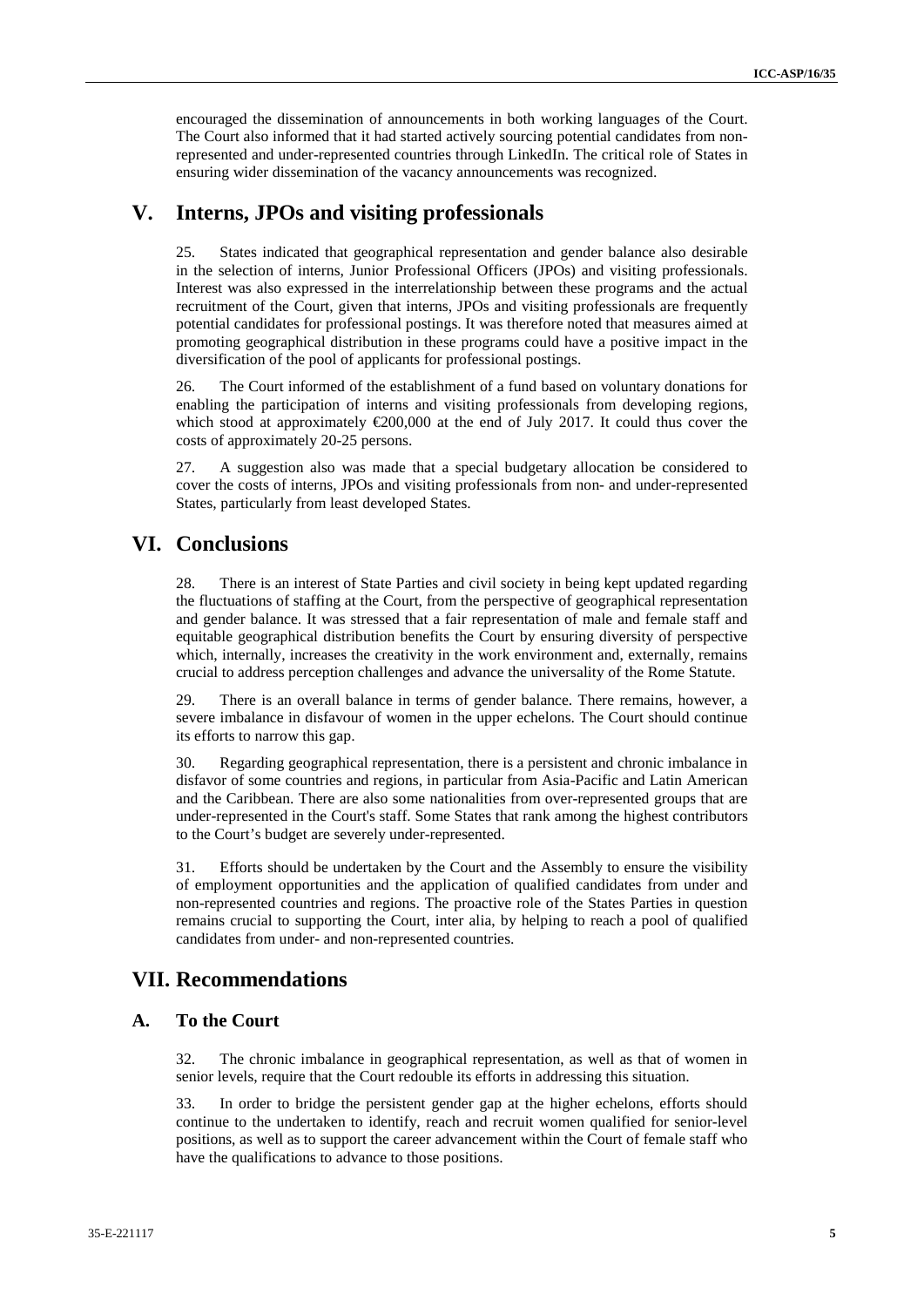34. The Court should prioritize outreach activities, in order to target potential candidates from under- and non-represented countries, especially developing ones.

35. Vacancy announcements should:

(a) continue to be advertised through the Court's website and its social media profiles, as well as circulated via periodicals and publications, in particular in those with circulation in countries that are non- or under-represented.

(b) be regularly informed to the Assembly, in order to assist States Parties and civil society organizations in further disseminating them;

(c) be circulated at least in both working languages of the Court.

36. Efforts should be undertaken to promote the participation of nationals of non- and under-represented States Parties, especially developing ones, in the internship, JPO and visiting professionals programmes, including by encouraging voluntary contributions to the corresponding fund. Information on gender and geographical gender balance regarding these programmes should continue to be made available to the Assembly.

37. All personnel policies, procedures and hiring practices should remain under review and improvement, and the Court should continue to apply and strengthen its recruitment policies to foster the selection of qualified candidates from non- and under-represented countries, in particular developing ones, including through the dissemination and full implementation of its Administrative Instruction on Staff Selection, which includes a provision granting qualified candidates from non- and under-represented States Parties priority for the purpose of short-listing.

38. The Court should address, within a reasonable timeframe, the issue related to the significant number of nationals of States that are not Parties to the Rome Statute staffed at the Court, as also recommended by the CBF.

39. The Court should continue gathering, monitoring, analysing and reporting data of female applicants and applicants from non- and under-represented countries, in particular from developing ones, in order to identify the specific challenges they face in successfully acquiring positions at the Court.

#### **B. To the Assembly and States Parties**

40. The chronic imbalance in geographical representation, as well as that of women in senior levels, require redoubled efforts by States Parties.

41. States Parties engaging with the Court with respect to JPO programmes should also consider providing financing for participants from non- and under-represented regions, in particular from countries.

42. States Parties should consider providing funding to cover stipends for participants from non- and under-represented regions, in particular from countries, in the internship and visiting professional programmes.

43. Consultations amongst under- or non-represented States Parties, in particular developing ones, should be undertaken in order to develop targeted strategies that would serve to support the dissemination of Court vacancies.

44. States Parties, especially those non- and under-represented, should further disseminate Court vacancies to their national institutions and organisations, as appropriate, including universities, professional associations and chambers and judicial institutions.

45. The Bureau should engage in consultations to identify partners that could promote capacity-building in non- and under-represented countries or regions, in order generate pools of qualified applicants at the Court, and interested States Parties are encouraged to provide financial support to civil society and institutions undertaking such capacity building.

46. States Parties are encouraged to use the Gender Balance and Geographical Representation facilitation as focal point to address any concerns in relation to staff representation and balance.